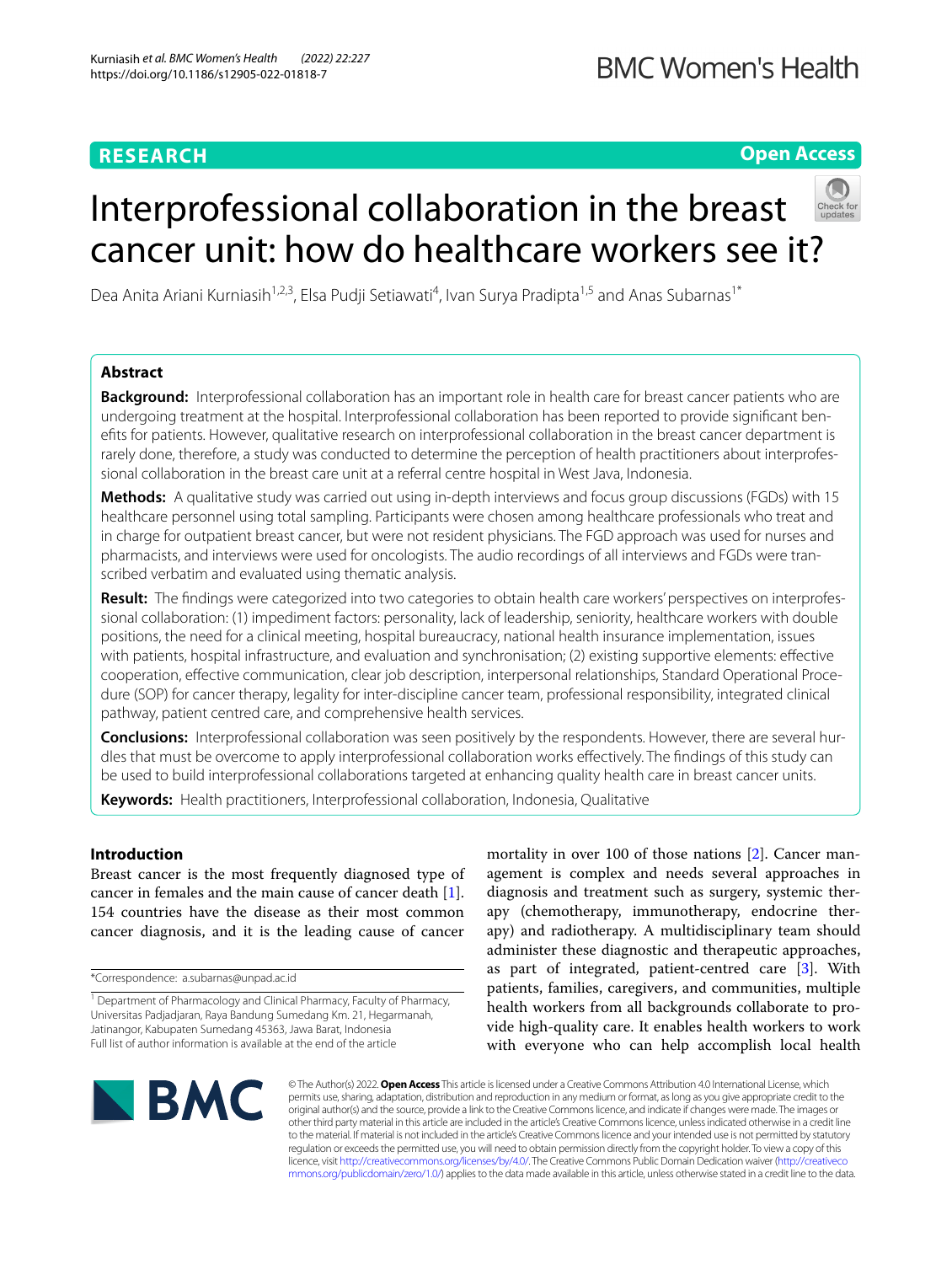Interprofessional collaboration appears to be becoming increasingly important in the treatment of cancer patients, who require increased skill and expertise throughout the disease's progression: it is thus a matter of transforming healthcare services by fostering information-sharing and decision-making partnerships in order to place the patient at the centre of increasingly personalised and humanised healthcare pathways [[5–](#page-7-4)[7\]](#page-7-5). In the case of activities carried out by homogeneous professional groups in cancer treatment, interprofessional collaboration necessitates a rearrangement of traditional work and a shift in perspective. The transition from a monoprofessional to an interprofessional approach to healthcare is not a seamless process that can be taken for granted, but does involve some organisational and training changes [\[8\]](#page-7-6).

However, the majority of health care workers do not have an accurate understanding of interprofessional collaborative practice [[9\]](#page-7-7). Previous study showed that interprofessional collaboration in East Javan health centres is complicated and entangled at individual, organisational, and system levels where physicians are seen as leaders and decision makers in the traditional collaborative practice approach, which emphasises two-way communication [\[10](#page-7-8)]. According to Yani, there is a need to develop a consistent model of interprofessional collaboration, hospital policies that enable its implementation, information technology systems, and human resource development  $[11]$  $[11]$ .

Unfortunately, qualitative studies on the practice of interprofessional collaboration in breast cancer units are limited. Therefore, we performed a study to assess healthcare practitioners' perspectives of interprofessional collaboration in a breast care unit at an Indonesian national referral centre hospital.

# **Methods**

# **Study design**

Between February and March 2021, we performed four in-depth interviews and four focus group meetings with health care professionals from several disciplines in a breast care unit, using a qualitative study approach  $(n=15)$  with total sampling from a variety of backgrounds, ages, genders, and interprofessional collaborative experience. The inclusion criteria for this study were healthcare workers who treat outpatient breast cancer and were not resident physicians. Within the scope of this study, we took a qualitative approach. Professionals responsible for the treatment of breast cancer patients were selected for interviews and signed a consent form to participate in this research. Because of the workload of the oncologists, the interview took place in the oncology room and via video conference, and the FGDs took place in the head nurse's room. In-depth interviews are divided into three parts, namely opening, main, and closing questions, where the opening questions are describing participants experience in the breast care unit, participants' thoughts on interprofessional collaboration in health care and what are their thoughts on the present practice in your workplace, and participants' thoughts about the ideal interprofessional collaborative care looks like. Only the interviewee and interviewer were present at the interview location for in-depth interviews and focus group discussions. All of the interviews and FGDs were recorded on audio. During the interview and FGDs, feld notes are utilised to keep track of essential details. Same questions were asked during in-depth interviews and FGDs. The main questions concern participants opinion about advantages of interprofessional collaborative care and giving instances from their day-to-day work/practice, participants view about which aspects will facilitate interprofessional collaboration in healthcare and participants' belief about variables that would make interprofessional collaborative care more difficult. The final question asks what participants would do in their practice if they could change the system or become a policymaker for interprofessional collaborative care. There was no prior link between the researchers and the participants. Participants were made aware that the purpose of this study is to determine the current state of interprofessional collaboration in the breast cancer unit.

# **Context and setting**

The study was carried out in one of West Java's tertiary hospitals, which also served as a referral centre for breast cancer. In primary, secondary, and tertiary care, a patientcentred team approach is essential  $[12]$  $[12]$ . The interviews were done by DAAK as a PhD student with a hospital pharmacy background and interested in interprofessional collaboration research. DAAK has been trained in qualitative research methods such as in-depth interviews and FGDs.

Each participant signed an informed consent form. In-depth interviews and focus groups (FGDs) were used to conduct all of the interviews. When time allowed, indepth interviews with specialists were undertaken, and focus groups with other healthcare workers were held. Three interviews for specialists, three groups of nurses, and one group of pharmacists were interviewed. The participants were purposefully grouped in uniprofessional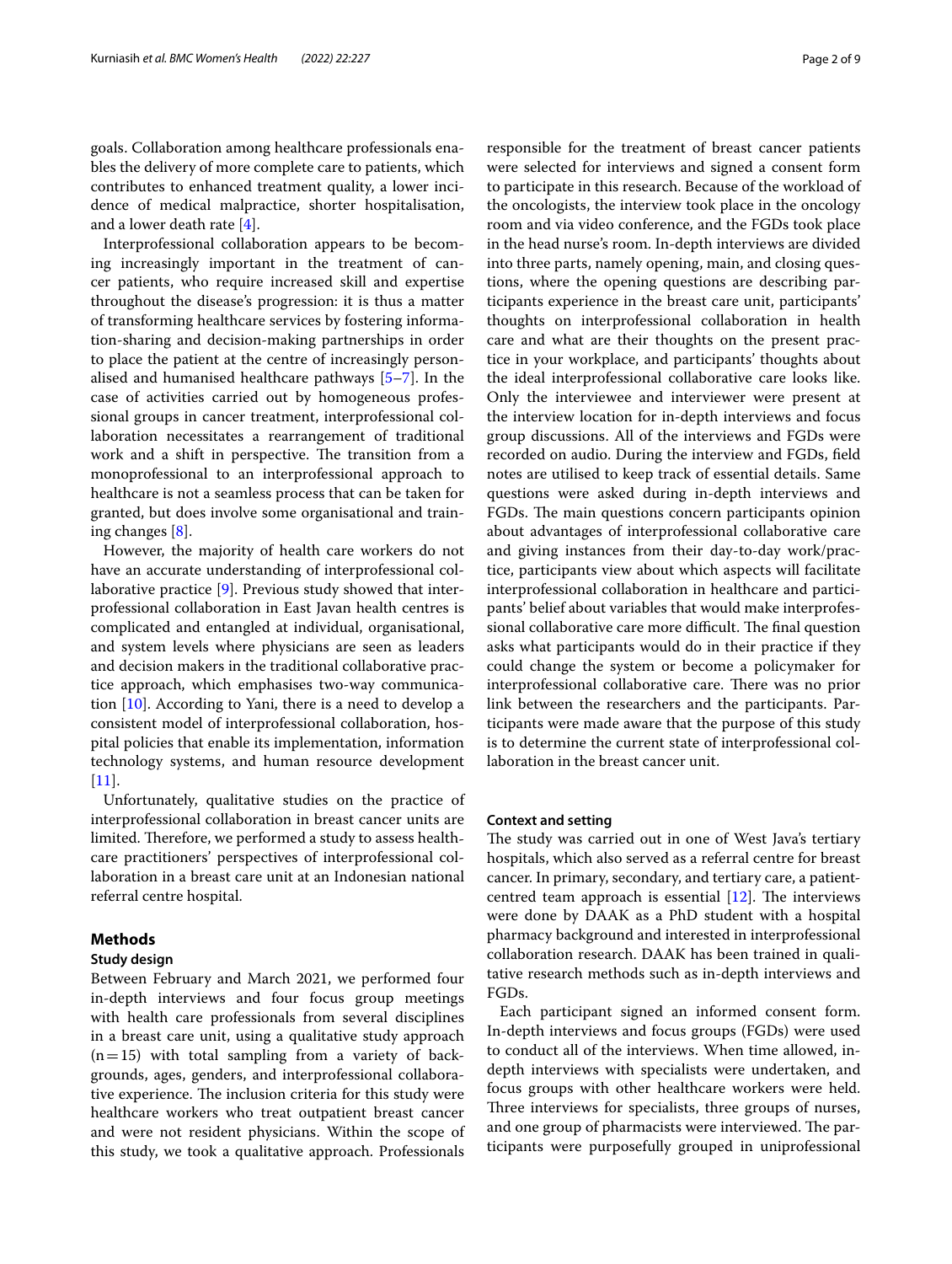groups in order to create a more suitable environment for expressing viewpoints.

#### **Information's trustworthiness and credibility**

Saturation occurred when no new information was received from participants and all healthcare providers who treated breast cancer outpatients were interviewed. In-depth interviews were audio-recorded, whereas FGDs were audio visually captured so that participant statements could be recognised during data processing. We provided the transcription fndings to the participants without force in order for them to be corrected. Other sources, including documentation, regulations, and standard operating procedures, were also investigated in order to strengthen the reliability of the material.

# **Data analysis**

The transcripts were analysed using the thematic analysis method [\[13](#page-7-11)]. DAAK and EPS conducted an intermediate analysis, separately analysing the transcripts and using open coding to isolate meaningful quotations and concepts. The two researchers then compared and discussed their codes until they reached consensus, and then classifed the detected concepts into subcategories and bigger categories. Finally, the team came to an agreement on a fnal set of primary categories and subcategories as seen in Fig. [1](#page-2-0).

# **Ethical considerations**

The Research Ethics Committee Universitas Padjadjaran Bandung gave its approval to the project (number 882/UN6.KEP/EC/2020). All qualitative data has been encrypted and is accessible only to the principle investigator (DAAK). In the in-depth interviews and FGD transcriptions, as well as in any reports or publications that arose from the project, pseudonyms were employed.

# **Results**

We acquired consent in Bahasa Indonesia (Indonesian language) from 15 participants. There were no other local languages employed because all participants can communicate in Bahasa Indonesia, both orally and in writing. The demographics of the participants in the in-depth interviews and focus groups are summarised in Table [1](#page-3-0). The majority of participants were male, with the biggest proportion between the ages of 45 and 54. Nurses are the most often interviewed health professionals, and up to 93.3% have expertise with interprofessional collaboration methods. As a result of the interviews and focus groups, two characteristics addressing the acceptability of interprofessional collaboration emerged, as seen in Fig. [1](#page-2-0).

We identifed two themes: (1) impediment factors and (2) supportive elements. The classification of themes and sub-themes is described in Fig. [1.](#page-2-0)

<span id="page-2-0"></span>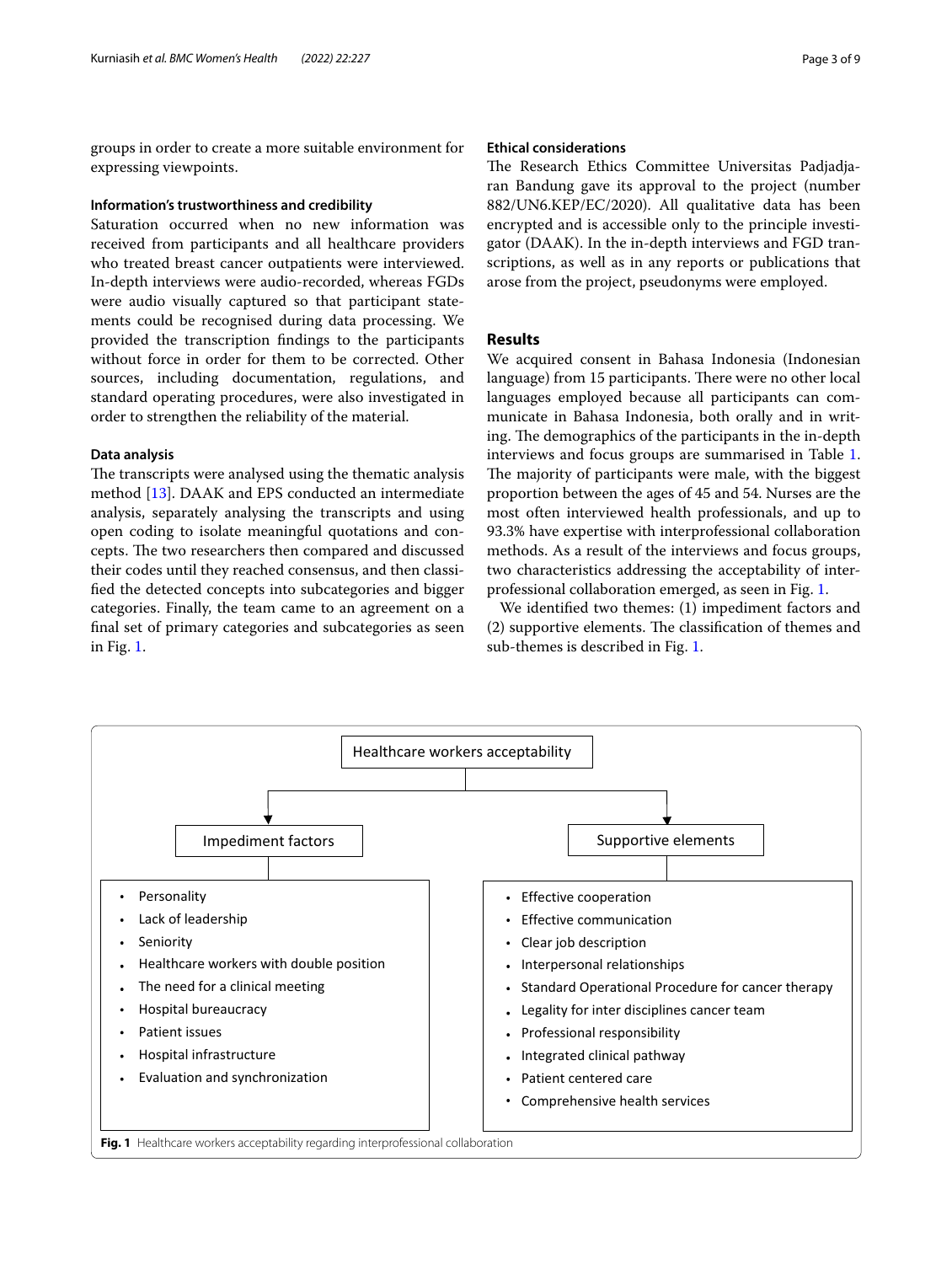<span id="page-3-0"></span>**Table 1** Demographic characteristics of respondents in breast care unit  $(n=15)$ 

| Variable                                       | Total (n)      | Percentage (%) |  |
|------------------------------------------------|----------------|----------------|--|
| Sex                                            |                |                |  |
| Male                                           | 9              | 60.0           |  |
| Female                                         | 6              | 40.0           |  |
| Age                                            |                |                |  |
| 25-29 year old                                 | 1              | 6.7            |  |
| 30-34 year old                                 | 0              | 0.0            |  |
| 35-39 year old                                 | 3              | 20.0           |  |
| 40-44 year old                                 | $\overline{2}$ | 13.3           |  |
| 45-54 year old                                 | 7              | 46.7           |  |
| 55-59 year old                                 | $\overline{2}$ | 13.3           |  |
| Health profession                              |                |                |  |
| Nurse                                          | 10             | 66.7           |  |
| Oncologist                                     | 3              | 20.0           |  |
| Pharmacist                                     | $\overline{2}$ | 13.3           |  |
| Work experience in the health care field       |                |                |  |
| $1-5$ year                                     | 1              | 6.7            |  |
| $5-10$ year                                    | $\overline{2}$ | 13.3           |  |
| $>10$ year                                     | 12             | 80             |  |
| Collaboration team                             |                |                |  |
| Palliative                                     | 3              | 18.8           |  |
| Primary care                                   | $\overline{2}$ | 12.5           |  |
| Burn unit                                      | 1              | 6.3            |  |
| Oncology                                       | 6              | 37.5           |  |
| Transplantation                                | 1              | 6.3            |  |
| Emergency                                      | 1              | 6.3            |  |
| Surgery                                        | $\overline{2}$ | 12.5           |  |
| Current position in team                       |                |                |  |
| Team leader                                    | 1              | 7.7            |  |
| Team member                                    | 12             | 92.3           |  |
| Interview duration, in minutes (mean, min-max) |                |                |  |
| <b>FGD</b>                                     |                | 18.70 (14-25)  |  |
| In-depth interview                             |                | 18.30 (9-22)   |  |

# **Impediment factors**

This study identified various impediments to interprofessional collaboration including personality, lack of leadership, seniority, healthcare workers with double position, the need for a clinical meeting, hospital bureaucracy, patient issues, hospital infrastructure, and evaluation and synchronisation.

# *Personality*

*'Professionals must recognize from the outset that cancer therapy necessitates a complete approach, therefore ego must be set aside.' – IV\_P2\_Oncologist 'Tat was the ego of each part, or the ego of the divi-*

# *sion.' – IV\_P2\_Oncologist.*

Every interprofessional health worker must set aside ego for team success.

# *Lack of leadership*

*'In my opinion, we are still working together, just working together, working here and working there, in particular, maybe the leader itself has not coordinated with what's that ..' – IV\_P3\_Oncologist 'From the communication that is the most difcult, the issue is that the doctor is not always available' – FGDs\_P15\_Pharmacist*

A leader is required to encourage the practice of interprofessional collaboration in daily work. Interaction with the leader for communication in interprofessional collaboration is occurring more frequently to discuss breast cancer outpatient cases in order to achieve treatment success.

# *Seniority*

*'Consider oneself a senior' – FGDs\_P11\_Nurse.*

Seniority can have an impact on the work environment of team members in interprofessional collaboration.

# *Healthcare workers with double position*

*'Is it because I'm not paying attention here? There is a sense that the pharmacist is working at the same time. ' – FGDs\_P14\_Pharmacist*

Due to limited human resources, several health workers hold multiple positions and do not focus on a single work unit.

## *The need for a clinical meeting*

*'Well, sometimes the implementation is still lacking because something is done in a clinical meeting.' – IV\_P3\_Oncologist*

# *Hospital bureaucracy*

*'The point is that it has to be one voice, starting from the frst time the patient comes to check the pain, then what is determined from there and how does it continue, what should the fow be.' – FGDs\_P4\_ Nurse*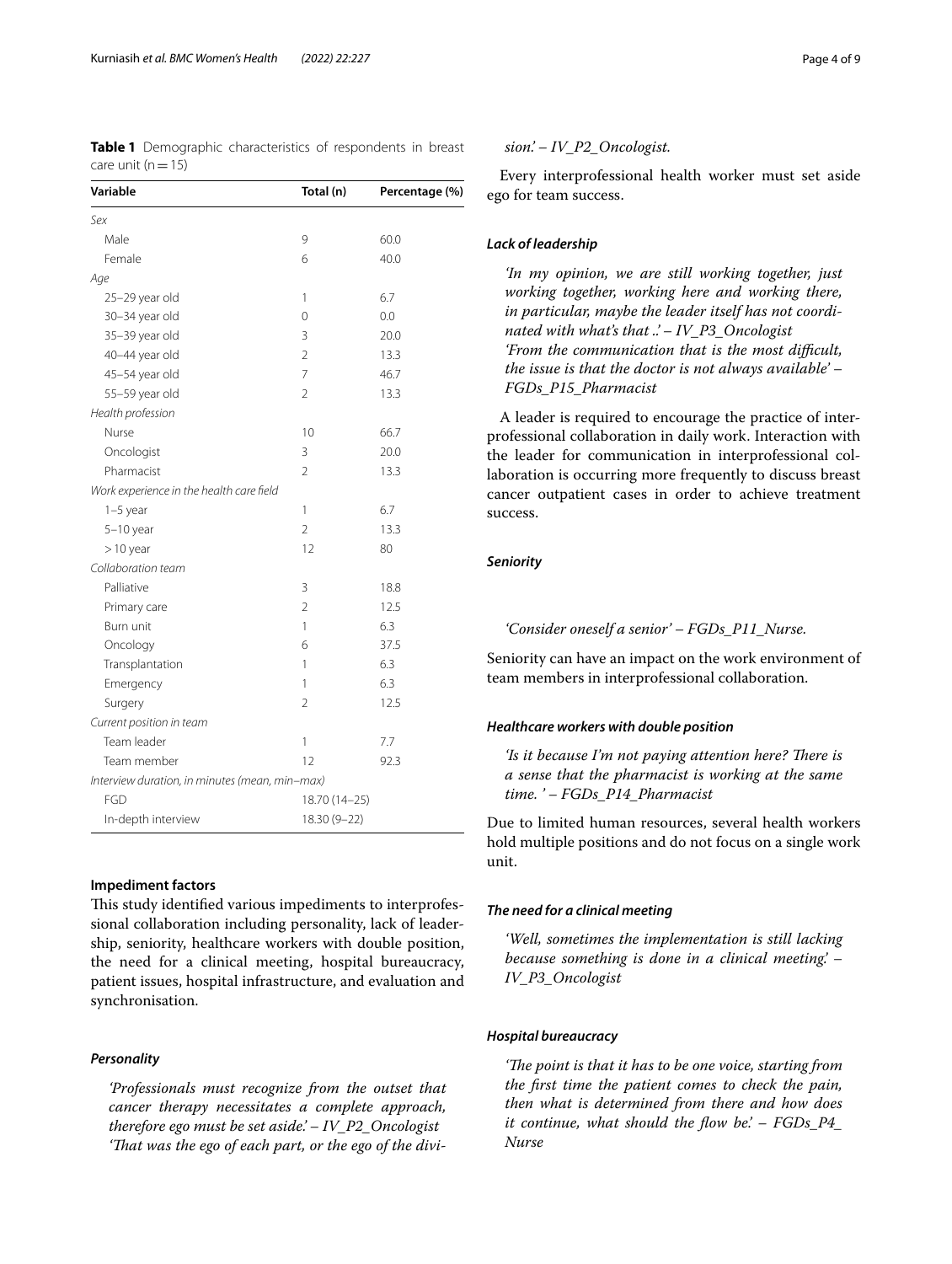# *Patient issues*

*'Like medicines that doctors recommend but are not approved by National Health Insurance, the patient continues to object to paying for his own expensive medicines.' – FGDs\_P5\_Nurse 'Patients don't have money for the treatment' –* 

*FGDs\_P6\_Nurse*

Patients cannot afford to purchase medications outside of the national formulary, and the distance between their homes and health care facilities hinders patient care.

# *Hospital infrastructure*

*'Perhaps what has to be done is for the e-medical record to make it easier to comprehend professional writing or unclear instructions. ' – IV\_P3\_Oncologist*

Improving hospital infrastructure is one way to ensure patient safety in treatment.

## *Evaluation and synchronization*

*'So, actually the format already exists, but maybe for the implementation it needs evaluation and what do you need to synchronise again? – IV\_P3\_Oncologist*

Interprofessional collaboration as a means of evaluating and developing quality services.

# **Supportive elements**

The following are some of the benefits that can be acquired in the breast cancer unit through interprofessional collaboration such as efective cooperation, efective communication, clear job description, interpersonal relationship, Standard Operational Procedures for cancer therapy, legality for inter-discipline cancer teams, professional responsibility, integrated clinical pathway, patient centred care, comprehensive health services.

# *Efective cooperation*

*'Between oncologist leader, nurses and pharmacists, we must always work together and communicate well so that there is no miscommunication between*  us officers and patients and other health workers' – *IV\_P10\_Nurse*

# *Efective communication*

*'Cooperation, coordination and clear job description explanations for everyone who is old or new..' –*  Communication and cooperation between health workers in interprofessional collaboration is needed to inform the health status of breast cancer patients. Each member of the interprofessional collaboration team has a distinct job to play.

# *Clear job description*

*'We are from various professions but for coordination we already know each other's work, so now it's good for everyone to have their own job description.' – FGD\_P11\_Nurse*

# *Interpersonal relationship*

*'Interpersonal relations are infuential. If, for example, the person has a good relationship, all that's left is to do something, it will be easier to communicate.' – IV\_P1\_Oncologist*

Interpersonal interactions are maintained in interprofessional collaboration to sustain team dynamics.

# *Standard operational procedures for cancer therapy*

*'Not bad considering each has their own SOP.' – FGDs\_P11\_Nurse.*

SOPs for cancer therapy (such as adjuvant breast carcinoma chemotherapy with FAC drugs and adjuvant breast carcinoma chemotherapy with paclitaxel and carboplatin drugs) that outline the duties and responsibilities of health professionals in cancer therapy have also been demonstrated to be a helpful element for interprofessional collaboration.

# *Legality for inter disciplines cancer team*

*'Continue with the cancer team, because the cancer team is activated, everyone is invited to collaborate there, there is no problem, we already have it, does not mean not have' – IV\_P2\_Oncologist*

The need for interprofessional collaboration teams in the management of breast cancer patients is obvious in order to improve patient clinical outcomes. Each health worker's participation will make a benefcial diference in the patient's treatment. The necessity for legality from management for interprofessional collaboration is required as a guide for the team's operation.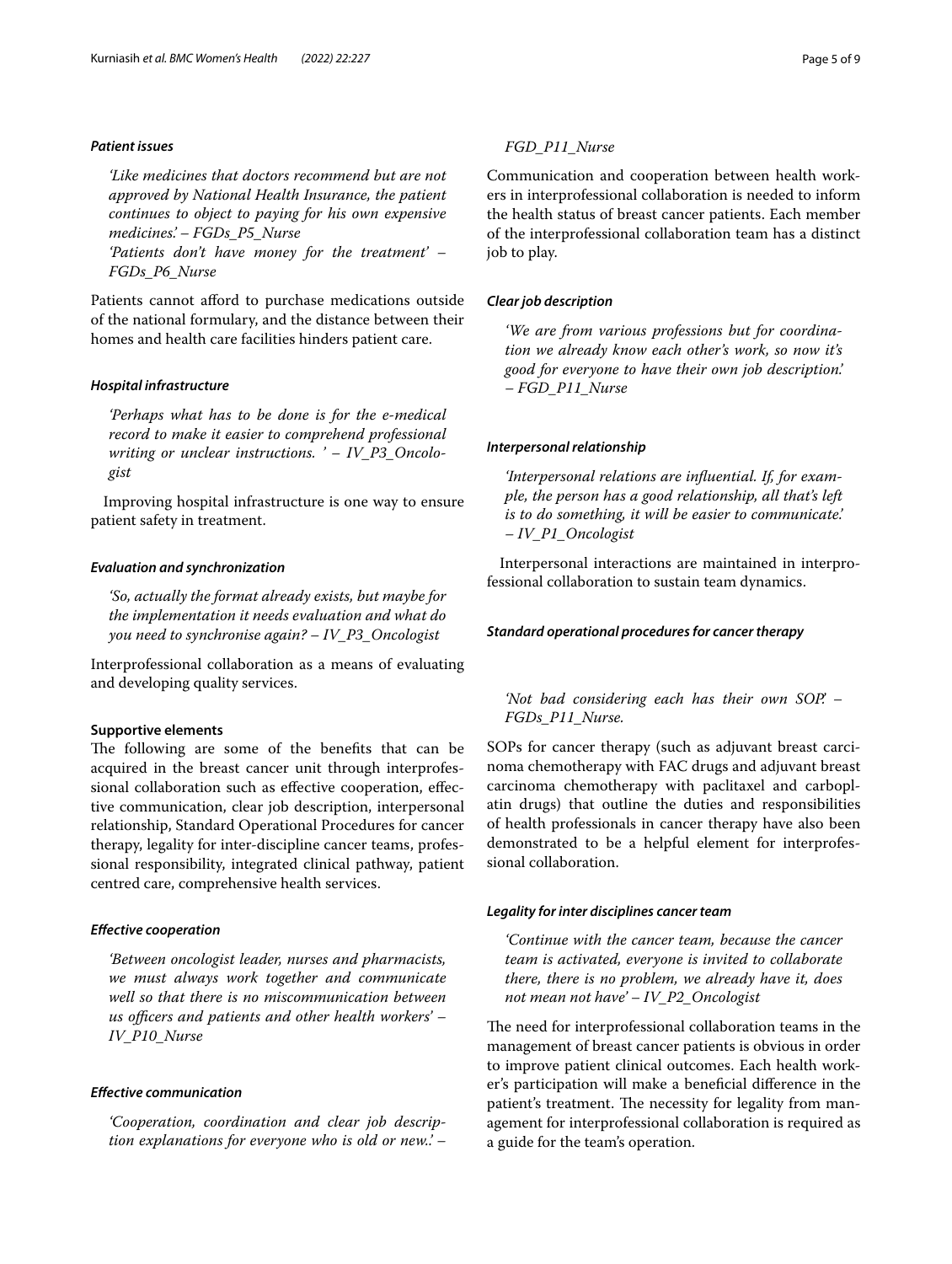# *Professional responsibility*

*'So indeed, the role of the pharmacist here is doctor's prescription review. We can ensure that the dose given to the patient is appropriate.' – FGDs\_P14\_ Pharmacist*

A health worker's professional obligation in interprofessional collaboration is necessary to ensure that they have the capacity and skills to manage instances of breast cancer patients.

# *Integrated clinical pathway*

*'The patient management protocol was formulated by the doctor himself, and now it is integrated with the clinical pathway.' – IV\_P1\_Oncologist*

A hospital's medical oncology and hematology division created an integrated clinical pathway, which is a treatment guideline for cancer patients, in order to ensure patients' services.

# *Patient centred care*

'The approach to patients and their families must be *prioritised, so we can't choose whether these are rich people, these are poor people, it's not like that anymore.' – FGDs\_P13\_Nurse*

Patients and their family will be assisted in treatment therapy so that patients understand the risks and benefts.

*'If you collaborate more, you will defnitely have a better outcome because our goal is patient-centred care, so patients can get the most out of it.' – IV\_P3\_ Oncologist*

Interprofessional collaboration allows health professionals to contribute professionally to better patient outcomes.

# *Comprehensive health services*

*'The advantage is that patient management is not compartmentalised, so that everything is done comprehensively.' – IV\_P2\_Oncologist*

Participants believe that patients will feel more at ease with their therapy if they have access to a variety of services.

# **Discussion**

We discovered that the majority of the health care workers had prior experience with interprofessional collaboration, as shown by their participation in an interprofessional team that included a breast cancer team. This is also demonstrated by the 2015 hospital director's directive establishing a multidiscipline cancer management team  $[14]$  $[14]$ . The findings of this study contradict an earlier study indicating that the majority of healthcare professionals do not yet have an appropriate view of interprofessional collaborative practice [[9\]](#page-7-7).

According to our fndings, there are various barriers to implementing interprofessional collaboration practices in the breast cancer unit, including personality issues, with interpersonal/interprofessional interactions being one of the contributing factors [\[15](#page-7-13)]. Our research indicates that there is still a weakness in unit cancer teams, namely in terms of leadership. This is consistent with Soemantri's research, which found that leadership is an important role in the success of interprofessional collaborative practices [[15\]](#page-7-13). In interprofessional collaboration, leaders develop into frontline managers who serve as the team's motor. In order to achieve the overall goals for the services, frontline managers must encourage individual and collective efforts  $[16]$  $[16]$ . However, it takes a professional leader to become the engine of the organisation, organising and coordinating interprofessional collaboration, and guiding team development on a regular basis [[17](#page-7-15)]. While interprofessional collaborative care validates a position on the team for a number of recognised professions, physicians continue to be the primary gatekeepers of patient access to a variety of other health professionals and services [[6\]](#page-7-16). Developing interprofessional collaboration is not solely a managerial or policymaking responsibility; it also demands the active participation of professionals [\[18\]](#page-7-17). Another barrier discovered in this study is seniority, which determines which members of the team will become leaders based on the structure of the team hierarchy [[19\]](#page-7-18). Due to the restricted quantity of human resources, the existence of many roles for a given professional also becomes an impediment that has an efect on the practice of interprofessional collaboration [[20\]](#page-7-19). Our research further indicates that clinical meeting to discuss patient therapy are required. Sharing leadership could be achieved by having all practitioners participate in rounds or having equal say in patient talks [\[21](#page-7-20)]. Interprofessional collaboration facilitates the process of patient therapy [[22–](#page-7-21)[24\]](#page-7-22). According to a recent study, healthcare professionals must be trained on the importance of interdisciplinary collaboration, and cohesion of the group [\[25\]](#page-7-23) in order to ensure medication safety [\[26\]](#page-7-24), enhanced clinical decision-making, greater patient coordination, more evidence-based treatment decisions, and overall treatment quality [\[27\]](#page-7-25). According to Wulandari's research, another issue that hinders the practice of interprofessional collaboration is the presence of a complex bureaucracy [[28\]](#page-7-26). Unavailability of electronic medical records that might facilitate and bridge collaboration between health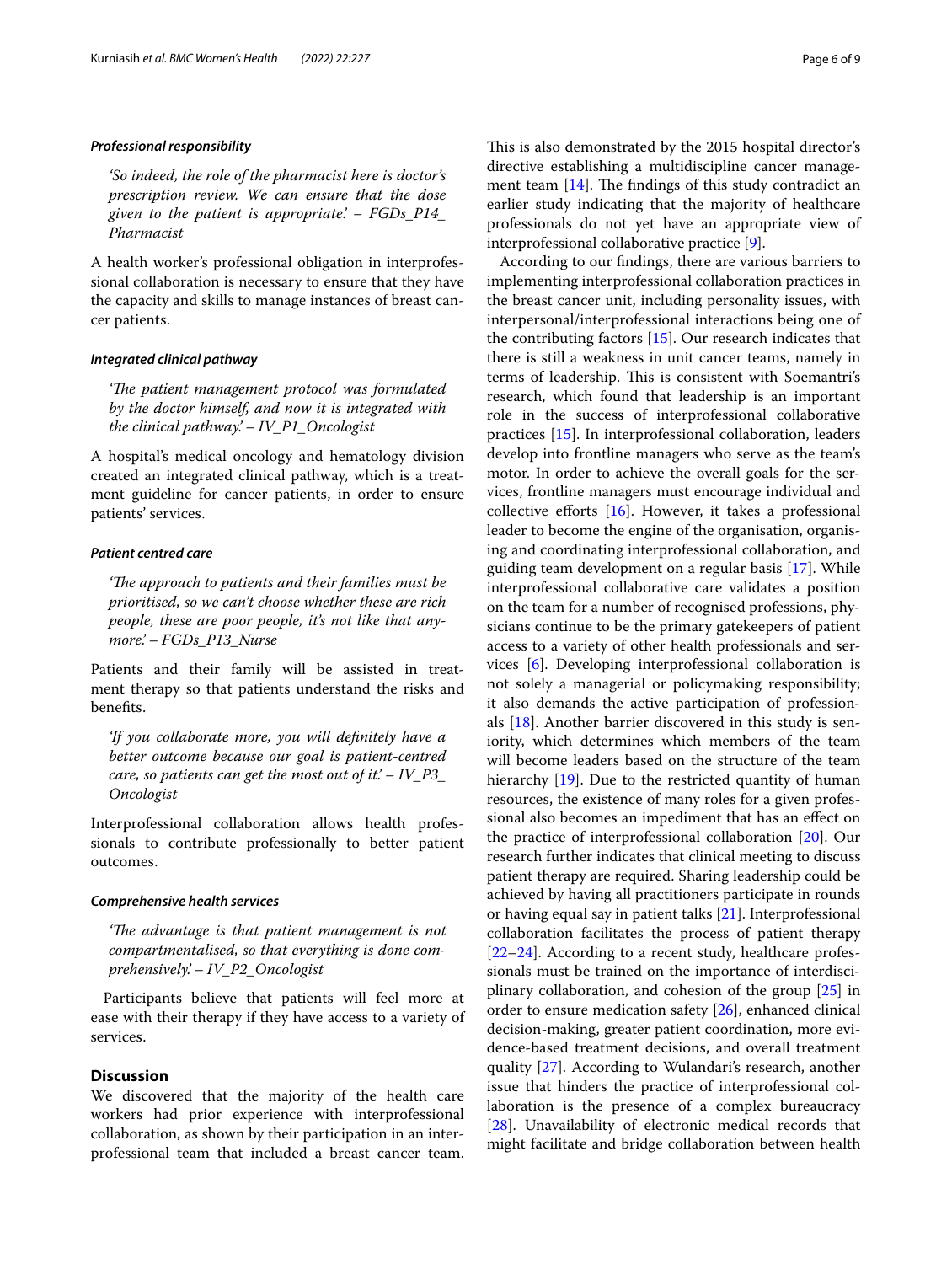sional collaboration that contributes to a better understanding of health professionals [\[30,](#page-7-28) [31](#page-7-29)]. Our study found that there are elements that foster interprofessional collaboration in the breast cancer unit, giving health workers the confdence to collaborate in teams to improve health care for patients. It will be easier for health personnel to work with patients if they have

complete documents. This is consistent with prior studies, which found that teamwork is more efective when professionals and patients collaborate, professionals coordinate, and teams develop over time where there is a requirement for consistency and regularity in the collaboration of all participants [[5,](#page-7-4) [32](#page-7-30)].

Collaboration involves excellent communication [\[33](#page-7-31), [34\]](#page-7-32) and cooperation [[35–](#page-7-33)[37](#page-7-34)]. Another thing that helps is having clear job descriptions. They are both an organizational method that must be implemented and a talent that each member of the team must possess in order for interprofessional collaboration to be successful [\[38](#page-7-35)]. Interpersonal interactions between professionals also contribute to efficient interprofessional collaboration, which can be achieved by having the same goals, placing the patient frst, understanding each other, and having mutual trust [\[39](#page-8-0)]. SOPs were also discovered to be a helpful feature in interprofessional teamwork. SOPs for breast cancer therapy can clarify what each health worker must do to assist a patient [\[19\]](#page-7-18).

Legality is required as a supporting document to promote interprofessional collaboration activities in health care institutions [[40](#page-8-1)]. Professional responsibility is one of the components of collaborative practice that contribute to the formation of an interprofessional team dedicated to achieving common goals in order to enhance patient outcomes [[33](#page-7-31), [41](#page-8-2)]. Clinical pathways, on the other hand, ofer unique opportunities in interprofessional practice for designing and assessing patient-centred treatments [[42\]](#page-8-3). Our study found that patient-centered approaches are being created to ensure that both patients' and providers' requirements and expectations are satisfed with regard to organized healthcare systems and infrastructure, which are essential to provide treatment that serves the needs of patients equitably  $[6]$  $[6]$ . Other findings suggested that better teamwork among multiple experts may be required to provide efective and comprehensive care [[43\]](#page-8-4).

However, while collaborative practice has gained widespread acceptance in healthcare, operationalising and quantifying this multidimensional notion in practice has proven challenging [[21\]](#page-7-20). In addition, to collaborate efectively professionals need to have a positive dispositional humility that enables them to accurately judge themselves, to openly accept new ideas, to recognise others' contributions, and to cultivate compassion [\[44](#page-8-5)].

#### **Strength and limitation**

Several of the study's limitations can be summarised as follows: This qualitative study examines the perspectives of health care professionals who treat breast cancer outpatients but has not yet interviewed hospital administrators about the unit's goal for interprofessional collaboration. This requires additional inquiry in order to provide a more comprehensive study. This study has used several approaches, such as triangulation and member check methods, to increase validity and reliability.

# **Conclusion**

The results of this study form the foundation for health workers' acceptance of interprofessional teamwork in the breast cancer unit. The future direction is when determining the existence of interprofessional collaboration aimed at improving patient clinical services, it is necessary to understand the factors that infuence both in terms of strengths and weaknesses, so that it can be followed up on what steps should be taken for the team's sustainability and outcomes. It is also important to look at the elements that infuence individuals, groups, and organisations.

#### **Acknowledgements**

We appreciate the time and effort put in by all of the study participants.

#### **Author contributions**

The study was designed by DAAK, ESP, ISP, and AS. The data was collected by DAAK and ESP. The frst draft was written by DAAK. DAAK, ESP, ISP, and AS assessed the data, reviewed the document critically, made changes, and reread and approved the fnal version. All authors read and approved the fnal manuscript.

#### **Funding**

The Ministry of Education and Culture or BPPDN funded this work by providing a PhD fellowship to DAAK; however, this funding source had no role in the concept creation, study design, or article writing.

#### **Availability of data and materials**

The related author's data storage contains all audio cassettes and typed transcripts. Due to ethical concerns, the datasets collected and/or analysed during this work are not publicly available; however, they are available from the corresponding author upon reasonable request, taking into account ethical concerns in the qualitative study.

#### **Declarations**

#### **Ethics approval and consent to participate**

The Research Ethics Committee Universitas Padjadjaran Bandung gave its approval to the project (number 882/UN6.KEP/EC/2020). Each participant signed informed consent form. All methods were performed in accordance with the relevant guidelines and regulations.

#### **Consent for publication**

Not applicable.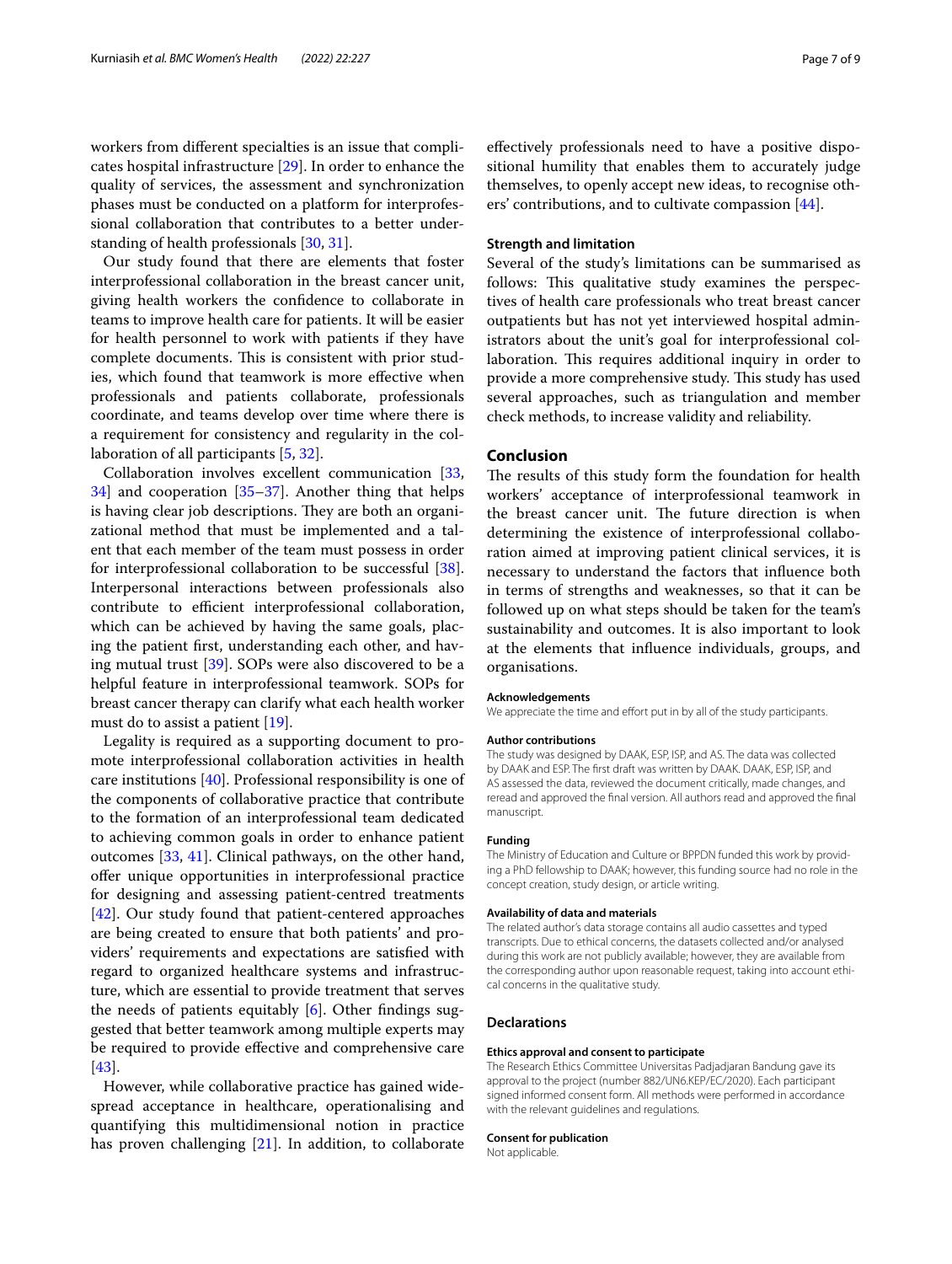#### **Competing interests**

The authors declare that they have no competing interests.

#### **Author details**

<sup>1</sup> Department of Pharmacology and Clinical Pharmacy, Faculty of Pharmacy, Universitas Padjadjaran, Raya Bandung Sumedang Km. 21, Hegarmanah, Jatinangor, Kabupaten Sumedang 45363, Jawa Barat, Indonesia. <sup>2</sup>Doctoral Program of Pharmacy, Faculty of Pharmacy, Universitas Padjadjaran, Sumedang, Indonesia. <sup>3</sup>Pharmacy Study Program, Akademi Farmasi YPF, Bandung, Indonesia. 4 Department of Public Health, Faculty of Medicine, Universitas Padjadjaran, Sumedang, Indonesia. <sup>5</sup> Drug Utilization and Pharmacoepidemiology Research Group, Center of Excellence in Higher Education for Pharmaceutical Care Innovation, Universitas Padjadjaran, Sumedang, Indonesia.

Received: 12 April 2022 Accepted: 2 June 2022 Published online: 13 June 2022

#### **References**

- <span id="page-7-0"></span>1. WHO. Cancer. World Health Organization. 2021 [cited 2021 Dec 17]. Available from:<https://www.who.int/news-room/fact-sheets/detail/cancer>
- <span id="page-7-1"></span>2. Bray F, Ferlay J, Soerjomataram I, Siegel RL, Torre LA, Jemal A. Global Cancer Statistics 2018: GLOBOCAN estimates of incidence and mortality worldwide for 36 cancers in 185 countries. CA. 2018;68:394–424.
- <span id="page-7-2"></span>3. WHO. WHO report on cancer: Setting priorities investing wisely and providing care for all. World Health Organization. 2020.
- <span id="page-7-3"></span>4. WHO. A WHO report: Framework for action on interprofessional education and collaborative practice. World Health Organization. 2010.
- <span id="page-7-4"></span>5. Bilodeau K, Dubois S, Pepin J. Interprofessional patient-centred practice in oncology teams: Utopia or reality? J Interprof Care. 2015;29(2):106–12.
- <span id="page-7-16"></span>6. Fox A, Reeves S. Interprofessional collaborative patient-centred care: a critical exploration of two related discourses. J Interprof Care. 2015;29(2):113–8.
- <span id="page-7-5"></span>7. Légaré F, Witteman HO. Shared decision making: examining key elements and barriers to adoption into routine clinical practice. Health Af. 2013;32(2):276–84.
- <span id="page-7-6"></span>8. Vestergaard E, Nørgaard B. Interprofessional collaboration: An exploration of possible prerequisites for successful implementation. J Interprof Care. 2018;32(2):185–95. [https://doi.org/10.1080/13561820.2017.1363725.](https://doi.org/10.1080/13561820.2017.1363725)
- <span id="page-7-7"></span>9. Fatalina F, Sunartini S, Widyandana W, Sedyowinarso S. Persepsi Dan Penerimaan interprofessional collaborative practice Bidang Maternitas Pada Tenaga Kesehatan. J Pendidik Kedokt Indones. 2015;4(1):28-36.
- <span id="page-7-8"></span>10. Setiadi AP, Wibowo Y, Herawati F, Irawati S, Setiawan E, Presley B, et al. Factors contributing to interprofessional collaboration in Indonesian health centres: a focus group study. J Interprofessional Educ Pract. 2017;8:69–74.
- <span id="page-7-9"></span>11. Lestari Y, Saleh A, Pasinringi SA. Hubungan Interprofesional Kolaborasi Dengan Pelaksanaan Catatan Perkembangan Pasien Terintegrasi Di RSUD. Prof. Dr. H.M. Anwar Makkatutu Kabupaten Bantaeng. JST Kesehat. 2017;7(1):85–90.
- <span id="page-7-10"></span>12. Findyartini A, Kambey DR, Yusra RY, Timor AB, Khairani CD, Setyorini D, et al. Interprofessional collaborative practice in primary healthcare settings in Indonesia: a mixed-methods study. J Interprofessional Educ Pract. 2019;17:100279.<https://doi.org/10.1016/j.xjep.2019.100279>
- <span id="page-7-11"></span>13. Vaismoradi M, Turunen H, Bondas T. Content analysis and thematic analysis: implications for conducting a qualitative descriptive study. Nurs Heal Sci. 2013;15(3):398–405.
- <span id="page-7-12"></span>14. Bandung DURDHS. Keputusan Direktur Utama No: HK.03.05/C011/3192/ III/2015 tentang Tim Penanggulangan Kanker RSUP Dr. Hasan Sadikin Bandung; 2015.
- <span id="page-7-13"></span>15. Soemantri D, Kambey DR, Yusra RY, Timor AB, Khairani CD, Setyorini D, et al. The supporting and inhibiting factors of interprofessional collaborative practice in a newly established teaching hospital. J Interprofessional Educ Pract. 2019;15:149–56. <https://doi.org/10.1016/j.xjep.2019.03.008>
- <span id="page-7-14"></span>16. Folkman AK. Leadership in interprofessional collaboration in health care. J Multidiscip Healthc. 2019;12:97–107.
- <span id="page-7-15"></span>17. Van Dongen JJJ, Lenzen SA, Van Bokhoven MA, Daniëls R, Van Der Weijden T, Beurskens A. Interprofessional collaboration regarding patients' care plans in primary care: A focus group study into influential factors. BMC Fam Pract. 2016;17(1):1–10. [https://doi.org/10.1186/](https://doi.org/10.1186/s12875-016-0456-5) [s12875-016-0456-5.](https://doi.org/10.1186/s12875-016-0456-5)
- <span id="page-7-17"></span>18. Schot E, Tummers L, Noordegraaf M. Working on working together: a systematic review on how healthcare professionals contribute to interprofessional collaboration. J Interprof Care. 2020;34(3).
- <span id="page-7-18"></span>19. Findyartini A, Richard D, Yeti R, Boy A, Dini C, Setyorini D, et al. Interprofessional collaborative practice in primary healthcare settings in Indonesia : a mixed-methods study. J Interprofessional Educ Pract. 2019;17:1–14. <https://doi.org/10.1016/j.xjep.2019.100279>
- <span id="page-7-19"></span>20. Risnah, Hadju V, Maria IL, Nontji W. Interprofessional collaboration practices: case study of the handling of malnutrition in three public health centers in South Sulawesi. Pakistan J Nutr. 2018;17(8):379–85.
- <span id="page-7-20"></span>21. Hepp SL, Suter E, Jackson K, Deutschlander S, Makwarimba E, Jennings J, et al. Using an interprofessional competency framework to examine collaborative practice. J Interprof Care. 2015;29(2):131–7.
- <span id="page-7-21"></span>22. Joseph S, Barnard S, Macduff C, Moffat M, Walker P, Diack L. Users' perceptions of interprofessional collaborative care during their cancer journeys'. J Heal Sci Educ. 2017;1(3):1–11.
- 23. Chao L-F, Patel KM, Chen S-C, Lam H-B, Lin C-Y, Liu H-E, et al. Monitoring patient-centered outcomes through the progression of breast reconstruction: a multicentered prospective longitudinal evaluation. Breast Cancer Res Treat. 2014;146(2):299–308.
- <span id="page-7-22"></span>24. Susilaningsih, et al. Sosialisasi Model Praktik Kolaborasi Interprofesional Pelayanan Kesehatan Rumah Sakit. J Apl Ipteks untuk Masy. 2016;5(1):34–7.
- <span id="page-7-23"></span>25. Cheli S, Pezzullo L, Velicogna F. Organisational problems and solutions in oncology: a content analysis of the narratives of Italian Cancer Unit Professionals. Qual Rep. 2017;22(1):343–58.
- <span id="page-7-24"></span>26. Wilson AJ, Palmer L, Levett-Jones T, Gilligan C, Outram S. Interprofessional collaborative practice for medication safety: nursing, pharmacy, and medical graduates' experiences and perspectives. J Interprof Care. 2016;2(30):649–54.
- <span id="page-7-25"></span>27. Saini KS, Taylor C, Ramirez AJ, Palmieri C, Gunnarsson U, Schmoll HJ, et al. Role of the multidisciplinary team in breast cancer management: Results from a large international survey involving 39 countries. Ann Oncol. 2012;23(4):853–9.<https://doi.org/10.1093/annonc/mdr352>
- <span id="page-7-26"></span>28. Wulandari AS, Nurinda E, Radne I, Putri R, Samutri E, Oktavia RS. Exploring challenges and opportunities in interprofessional collaboration of health workers during COVID-19 pandemic at the Public Health Center in Bantul Regency. 2022;10:30–4.
- <span id="page-7-27"></span>29. Vos JFJ, Boonstra A, Kooistra A, Seelen M, Van Offenbeek M. The influence of electronic health record use on collaboration among medical specialties. BMC Health Serv Res. 2020;20(1):1–11.
- <span id="page-7-28"></span>30. Lin H-J, Ko Y-L, Liu C-F, Chen C-J, Lin J-J. Healthcare developing and evaluating a one-stop patient-centered interprofessional collaboration platform in Taiwan. MDPI Healthc. 2020;8(241):1–16. Available from: [www.](http://www.mdpi.com/journal/healthcare) [mdpi.com/journal/healthcare](http://www.mdpi.com/journal/healthcare)
- <span id="page-7-29"></span>31. Ndibu Muntu Keba Kebe N, Chiocchio F, Bamvita JM, Fleury MJ. Variables associated with interprofessional collaboration: A comparison between primary healthcare and specialized mental health teams. BMC Fam Pract. 2020;21(1):1–11.
- <span id="page-7-30"></span>32. van Dijk-de Vries A, van Dongen JJJ, van Bokhoven MA. Sustainable interprofessional teamwork needs a team-friendly healthcare system: experiences from a collaborative Dutch programme. J Interprof Care. 2017;31(2):167–9.<https://doi.org/10.1080/13561820.2016.1237481>
- <span id="page-7-31"></span>33. Szafran O, Torti JMI, Kennett SL, Bell NR. Family physicians' perspectives on interprofessional teamwork: fndings from a qualitative study. J Interprof Care. 2018;32(2):169–77.<https://doi.org/10.1080/13561820.2017.1395828>.
- <span id="page-7-32"></span>34. Agreli HF, Peduzzi M, Bailey C. The relationship between team climate and interprofessional collaboration: preliminary results of a mixed methods study. J Interprof Care. 2017;31(2):184–6. [https://doi.org/10.1080/13561](https://doi.org/10.1080/13561820.2016.1261098) [820.2016.1261098.](https://doi.org/10.1080/13561820.2016.1261098)
- <span id="page-7-33"></span>35. Bashatah AS, Al-Ahmary KA, Arif M Al, Asiri YA, Alruthia Y, Metwally AS, et al. Interprofessional cooperation: an interventional study among Saudi healthcare teaching staff at King Saud university. J Multidiscip Healthc. 2020;13:1537–44.
- 36. Morley L, Cashell A. Collaboration in Health Care. J Med Imaging Radiat Sci. 2017;48(2):207–16. Doi[:https://doi.org/10.1016/j.jmir.2017.02.071](https://doi.org/10.1016/j.jmir.2017.02.071)
- <span id="page-7-34"></span>37. Tapson K, Walters DM, Daykin N. A Qualitative evaluation of an interprofessional collaboration between an academic organization and hospital foundation trust. J Res Interprof Pract Educ. 2020;9(2).
- <span id="page-7-35"></span>38. Brault I, Kilpatrick K, D'Amour D, Contandriopoulos D, Chouinard V, Dubois C-A, et al. Role clarifcation processes for better integration of nurse